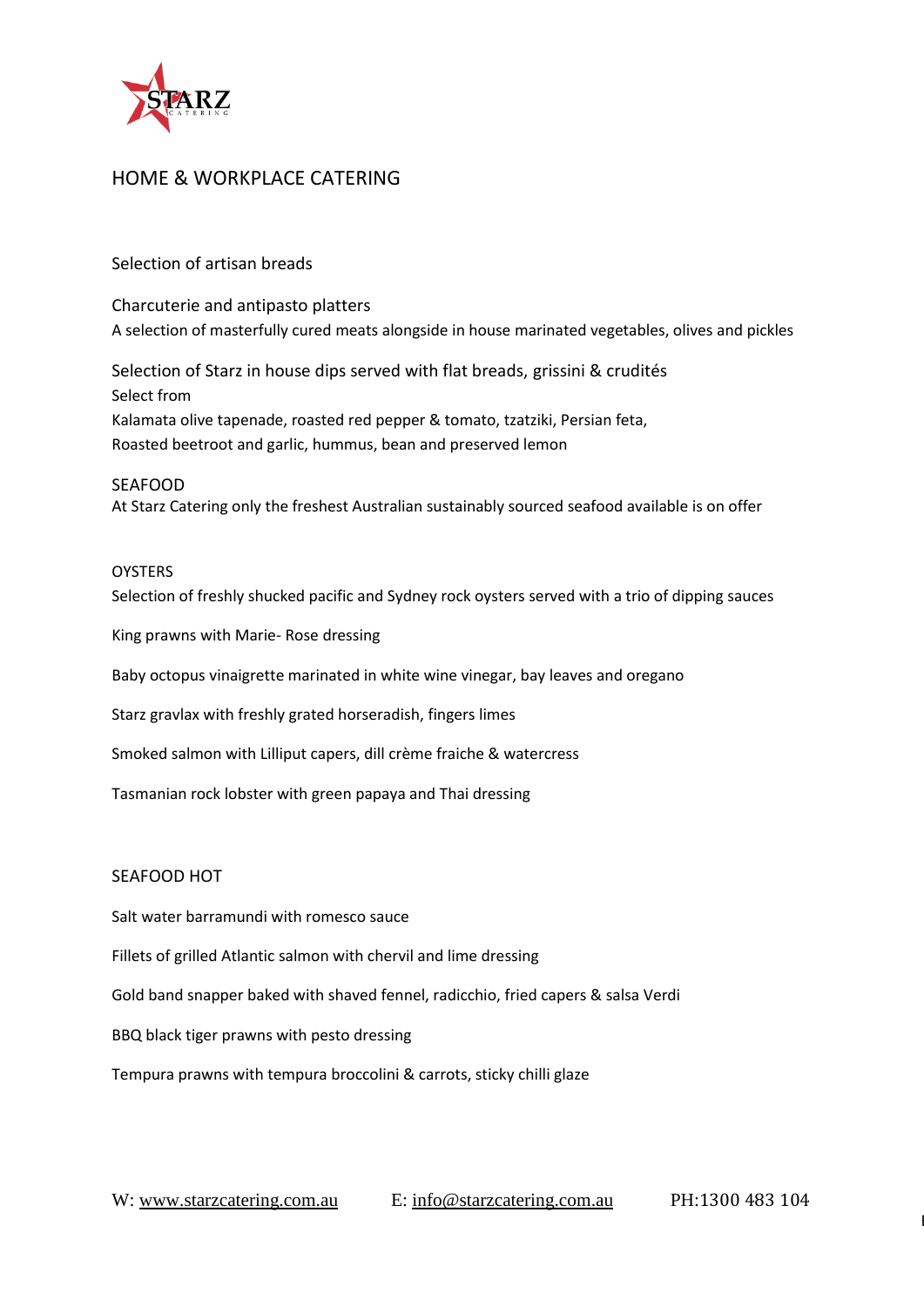

#### MEAT, POULTRY AND GAME

Grass fed Hereford eye fillet of beef, heirloom carrots, merlot jus Cape grim beef striploin, horseradish, balsamic infused beetroot puree & watercress Slow cooked beef ribs, caramelised eschallots, port wine jus Thai masman beef curry with fragrant jasmine rice and roti bread Slow cooked beef ragout w/ Penne pasta shaved Reggio Parmigiano Ras el Hanout crusted lamb back strap, fragrant bulgur, mint labne dressing Moroccan lamb Kofta, turmeric infused cous cous, tahini dressing Slow cooked lamb rumps, baby beets, asparagus, and rucola Zaatar crusted corn fed chicken breast, sun dried tomato spinach and ricotta filling Confit of duck maryland w/ burnt orange sauce Pomegranate glazed Muscovy duck breast, savoy cabbage, Starz special secret glazed ham carved from the bone

#### VEGETARIAN

Salt and pepper silken tofu with steamed bok choy palm sugar, lime and chilli dressing Vegetarian lasagna, slow roasted tomato puree & basil Potato and eggplant mousaka Baked stuffed vine ripened tomato w/ black rice and zucchini Baked polenta, mixed sautéed mushrooms, tomato confit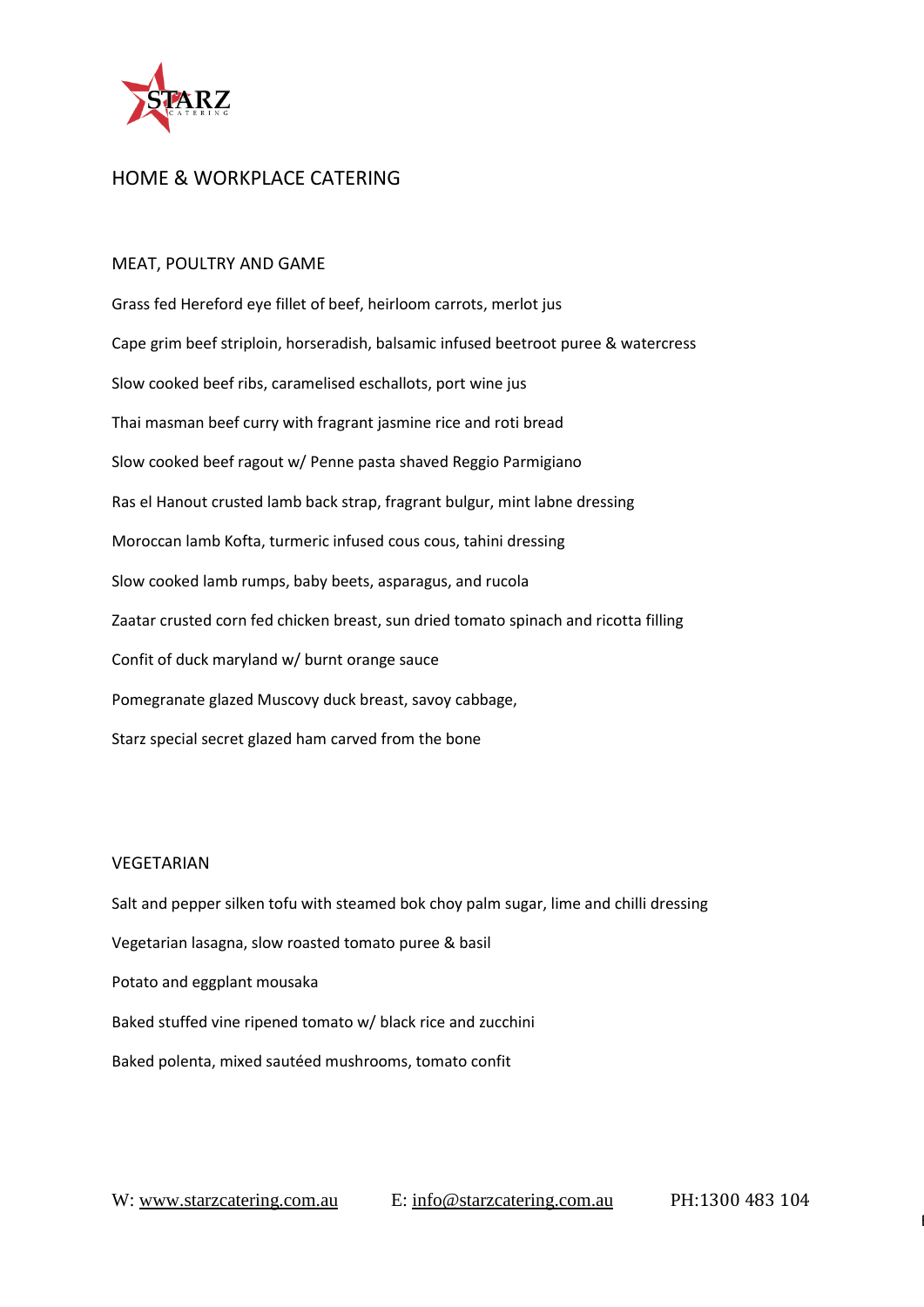

## SALADS, VEGETABLES & SIDES

Seared asparagus, with shaved parmesan and balsamic dressing Caprese salad Turmeric scented cauliflower, pistachio crust, rucola, yogurt dressing Peloponnesian Greek salad Roasted beetroot, feta, walnuts & spinach, balsamic glaze Baby mesclum, champagne vinaigrette dressing Poached chicken, baby cos lettuce, shaved pecorino, white anchovies, croutons Seared lamb and cous cous salad, pinenuts, candied orange and mesclum leaves Tataki beef salad, soba noodles, Japanese vegetables, ponzu dressing

# POTATO GRATIN Silky smooth mash potato Truffle scented crushed potato bake and grated Romano Mediterranean roasted vegetables with basil dressing Steamed greens with EV olive oil and balsamic dressing Steamed brocolini with lemon zest and EV oil Rosemary and preserved lemon scented roasted baby chat potato Roasted medley of root vegetables, herb dressing